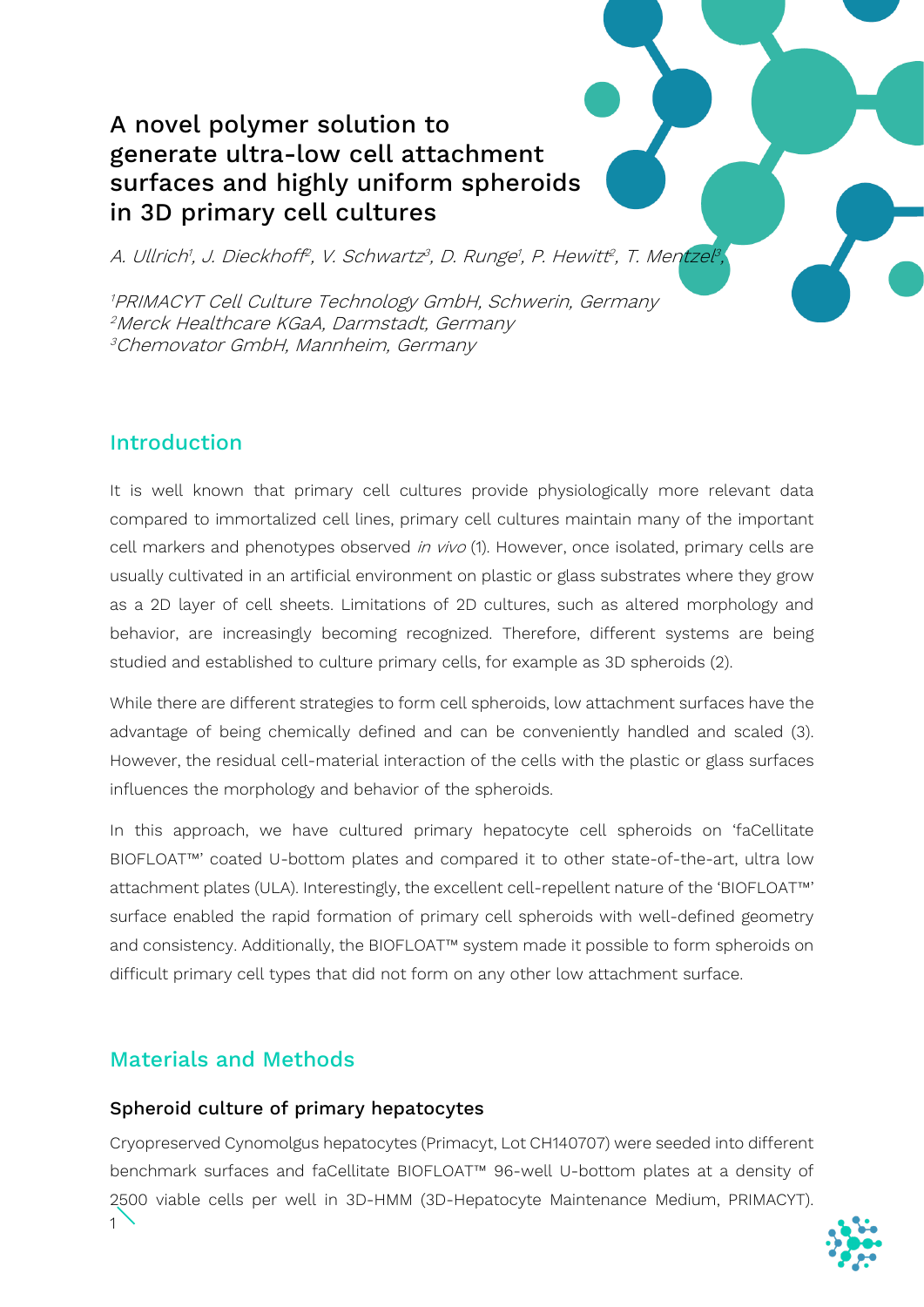Directly after seeding, the plates were centrifuged at 500 x g for 2 min. The spheroid cultures were monitored daily using phase contrast microscopy.

Cryopreserved primary human hepatocytes (Lot CH140707) were seeded into benchmark ultra low attachment surfaces and faCellitate BIOFLOAT™ 96-well U-bottom plates at a density of 2500 viable cells per well. Subsequently after seeding, cells were centrifuged at 92 x g for 5 min. Cells were monitored daily using phase contrast microscopy. The cells were cultivated in 100 µL/well Williams E medium until the spheroids were formed. After spheroid formation, 50 µL of the medium was replaced every 48-72 h by 50 µL FBS-free medium.

#### CYP induction and quantification of metabolites

Monooxygenase activity (Cytochrome P450) was induced for 72 h from day 6 till day 9 in culture with a cocktail of the common inducers, Phenobarbital (CYP2B17 Cynomolgus isoform for human CYP2B6), ß-Naphthoflavone (CYP1A1/2) and Rifampicin (CYP3A8 Cynomolgus isoform for human CYP3A4). After induction, reference CYP substrates (Acetaminophen, Bupropion, Midazolam) were applied for 4 h. The supernatants were harvested for metabolite analysis by LC-MS/MS. Spheroids were lysed for cell harvesting and protein quantification. The metabolites were normalized to protein content.

#### Cell viability test

The cell viability was assessed by using the luminescence assay CytoTox-Glo ® Cytotoxicity Assay (Promega) according to the manufacturer's protocol for 2D monolayers and optimized for the 3D cell culture. The assay was performed at day 8 and day 11 after spheroid formation by removing 50 µL medium from each well and adding 50µL CytoTox-Glo ®-Reagent to achieve a 1:1 dilution. The contents were mixed for 2 minutes on an orbital shaker to lyse the cells, followed by an incubation at room temperature for 10 minutes. The luminescent signal was detected using the luminometer LUMIstar Galaxy.

### Results

For the characterization of spheroids, primary Cynomolgus hepatocytes were cultured in BIOFLOAT™ coated plates and compared to two other benchmark surfaces.

Already during seeding and during the first 24 h in culture, differences between benchmark 2 and BIOFLOAT™ surfaces were observed. Whereas in the BIOFLOAT™ system the cells grouped into the central part of the wells, benchmark 2 showed significantly less central accumulation and multiple aggregations of cells. (Fig. 1)

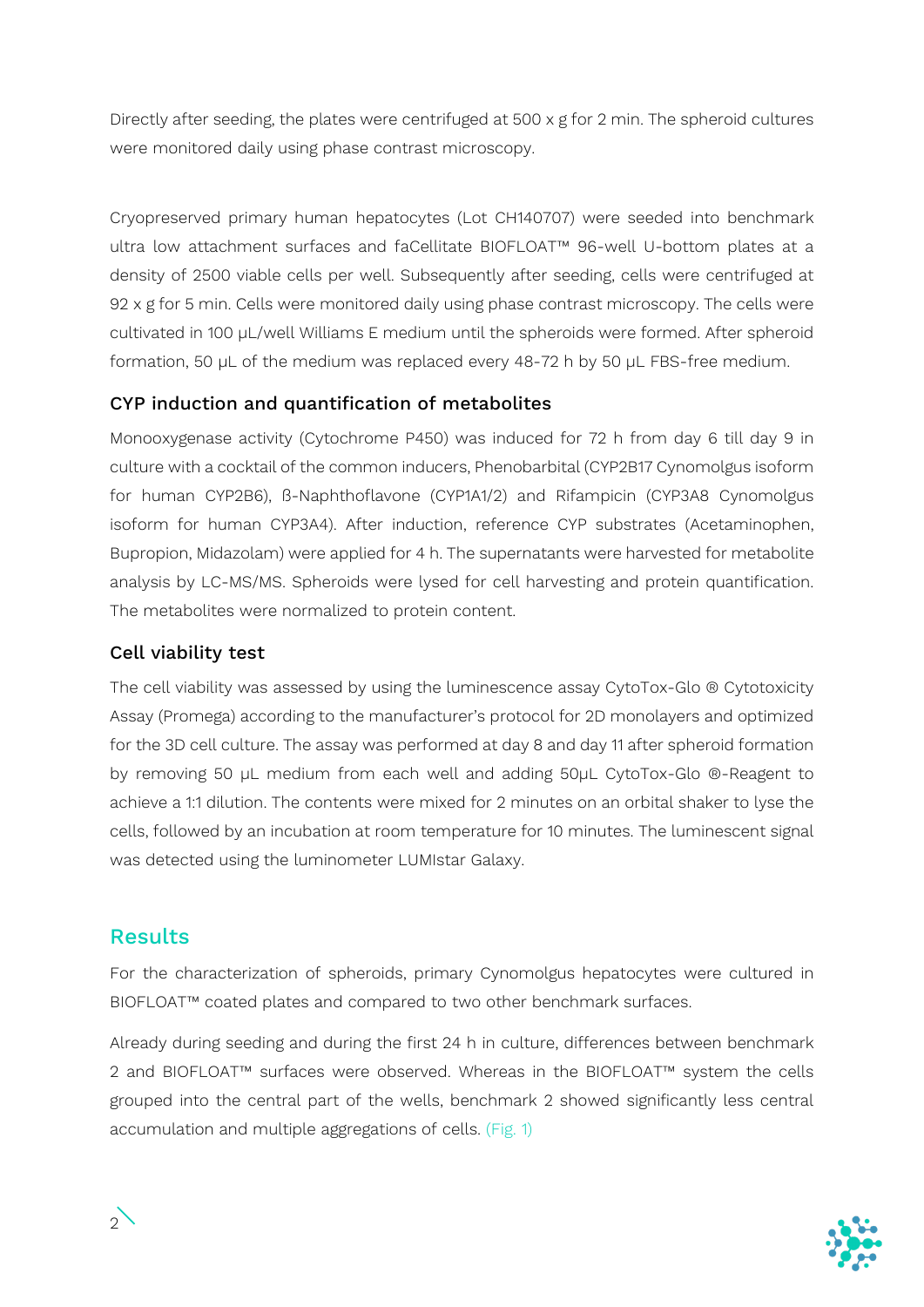While a compact cell spheroid was formed within three days on BIOFLOAT™ surfaces and benchmark 1, a compact aggregation of cells leading to an irregularly shaped spheroid was only observed after nine days for benchmark 2.





Fig 1 Spheroid formation of primary Cynomolgus hepatocytes

were collected by testing their accessibility to compounds and their metabolic activity using a range of different P450 monooxygenases, such as CYP1A1/2, CYP2B17 and CYP3A8. In the absence of inducer cocktail, all spheroids demonstrated a similar robust basal enzyme activity, independent of the culture surface. However, after compound application, a 1.5 - 2.5-fold induction of all CYP activities was found for spheroids grown on the BIOFLOAT™ surface. (Fig 2)



Fig. 2 Characterization of hepatocytes based on basal and induced CYP activity

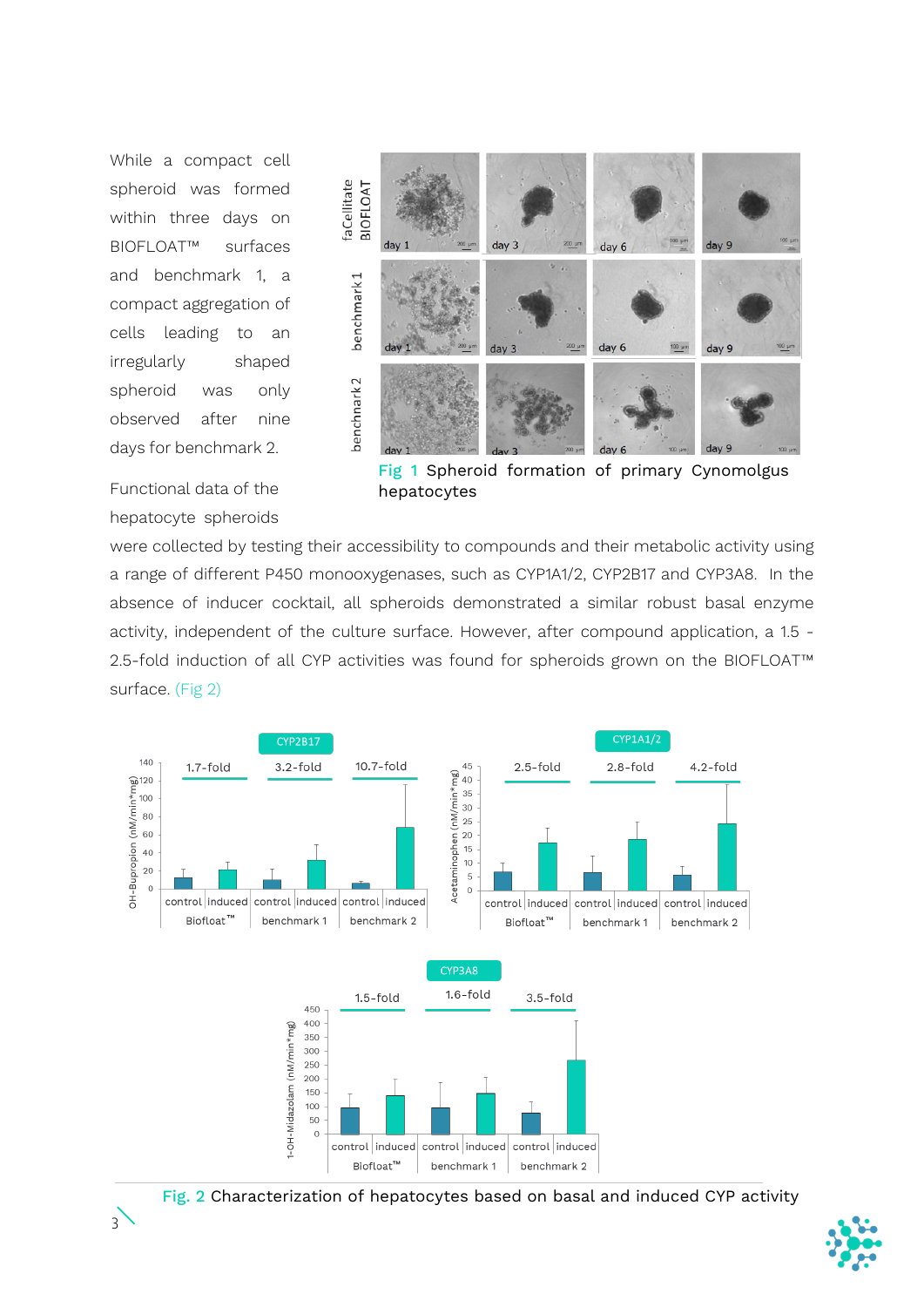The range of induction activity was similar to spheroids grown on benchmark 1. Interestingly, a significantly stronger induction was observed for the unshaped aggregates grown on benchmark 2, ranging from 3.5-fold for CYP3A8 to 10.7-fold for CYB2B17.

The observed differences in CYP activity obviously reflect the difference in surface and accessibility for the cells towards the inducer. On a fully inert surface, such as BIOFLOAT™ coated substrates, cells grow fully round and compact, with limited accessibility towards drugs. In contrast, interaction and surface adhesion on plates with lower quality may lead to irregularities in shape, resulting in increased surface area of the spheroid.

The system was further challenged by using primary human cells which had not formed spheroids in earlier experiments on benchmark ULA plates (benchmark



Fig 3 Spheroid formation of primary human hepatocytes.

1). The primary human hepatocytes were seeded on plates coated with BIOFLOAT™ and on benchmark 1 plates, which had performed similarly in the previous experiments with Cynomolgus hepatocytes. However, while cells on benchmark surfaces formed either irregular shaped spheroids or multiple independent aggregates, highly defined circular cell spheroids were generated on BIOFLOAT™ substrates (Fig. 3).

A luminescent assay was used to assess cellular viability and cytotoxicity, which can result

from a loss of membrane integrity. While clear differences in the cell morphology were observed earlier, no significant differences could be detected in the ATP level, indicating a comparable fitness of the cells in both plates (Fig. 4).